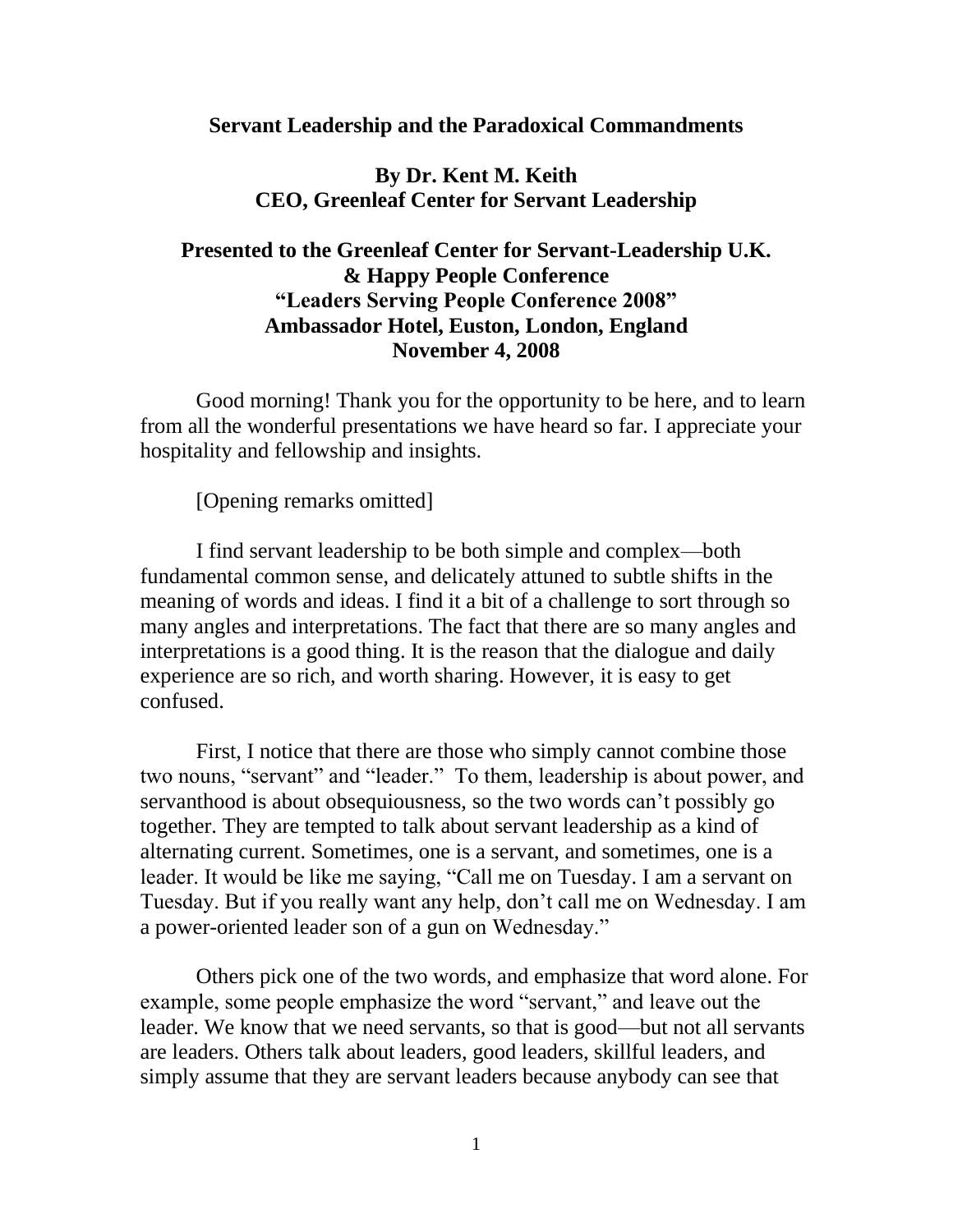they are serving the interests of the organization. But not all leaders are servant-leaders.

Some people believe that servant leadership is about "being." It is about character, and values. It is about being humble, and caring. Others believe that servant leadership is about "doing." It is about key practices. It seems to me that many people who are devoted to servant leadership will come across a "good practice" and simply announce that it is a servant leadership practice. Servant leadership is good, and that particular practice is good, therefore that practice must be a practice of servant leadership. I am not championing that logic, merely reporting it.

And then, for some people, servant leadership is a religious concept. That is not surprising. All the world's great religions teach the importance of serving others. Two thousand five hundred years ago, Lao-Tzu described a facilitating leader, and two thousand years ago Jesus described a servant leader. But servant leadership itself is a teaching, not a religious doctrine. It is not theology. It is therefore not necessary to have any particular religious belief, or any religious belief at all, to understand and live the life of servant leadership.

In my work at the Greenleaf Center for Servant Leadership, I find myself striving for a focus, a description, and some definitions to help others understand what Robert Greenleaf had in mind and what we think is especially useful today. I find myself returning over and over again to the common sense logic of servant leadership. Here is what makes sense to me.

I believe that every organization exists to meet people's needs. Whether the organization is public, or private, or non-profit, or academic whether it's a business or a government agency or a social service organization or a school or university—the purpose of the organization is to meet people's needs. Organizations receive income in different ways—from sales, or fees, or donations, or tax revenues—but each organization serves customers, clients, patients, students, members, or citizens.

I enjoy challenging private sector business people who think that their businesses exist to make money—to make a profit. Obviously, businesses need to make money, and won't last long if they don't make a profit. But businesses don't exist to make money, they make money to exist. Their purpose is not money, their purpose is to serve their customers and clients.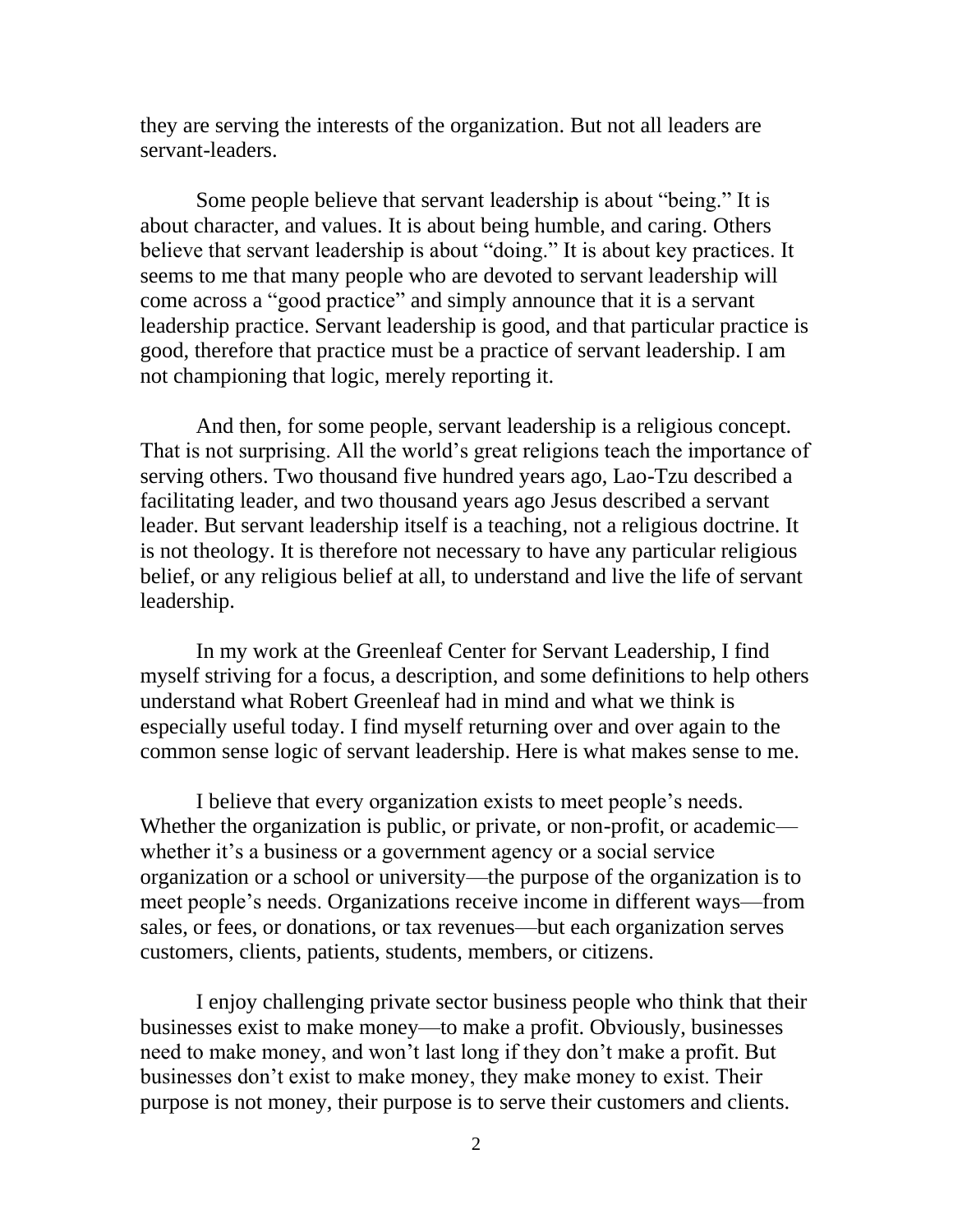If businesses exist to make money, then governments exist to collect taxes, universities exist to collect tuition, and non-profit organizations exist to collect donations. Certainly, they need to do those things, but that is not why they exist. They exist to serve their customers, clients, patients, members, and citizens. If organizations aren't serving others, and serving them well, the organizations should not exist.

My next belief is that organizations cannot meet the needs of customers without meeting the needs of employees or colleagues or associates. I agree with the concept that if you take care of your employees, they will take care of your customers, and the result will be a successful business. Of course, employees have their own needs. They need the skills and equipment and time to meet the needs of customers. They need to earn a living, so they can take care of themselves and their families. They also need meaning and purpose in their lives. That meaning should not be hard to find. After all, when we go to work each day, we help people get food, clothing, shelter, health care, education, and recreation. Meeting the needs of others is a meaningful activity. So when we go to work each day, we get what we need by helping other people to get what they need.

Now—if the purpose of every organization is to meet people's needs, both inside and outside the organization, then the most important leadership issue is this: What kind of leadership is best suited to meet the needs of both employees and customers? It is important to know what kind of leadership serves others best, because that is the reason for each organization's existence, and it is also the key to each organization's success. This is a fundamental bottom-line question.

## **Listening**

Here's what I think organizations need to do to be really successful at serving others.

First, you need to do a huge amount of listening. Find customers or potential customers and ask them about their wants and needs, their hopes and dreams. Gather feedback in as many ways as possible from your colleagues, about their own needs, and about what they know about their customers' needs. Conduct informal interviews, formal interviews, surveys, discussion groups, focus groups, and market research.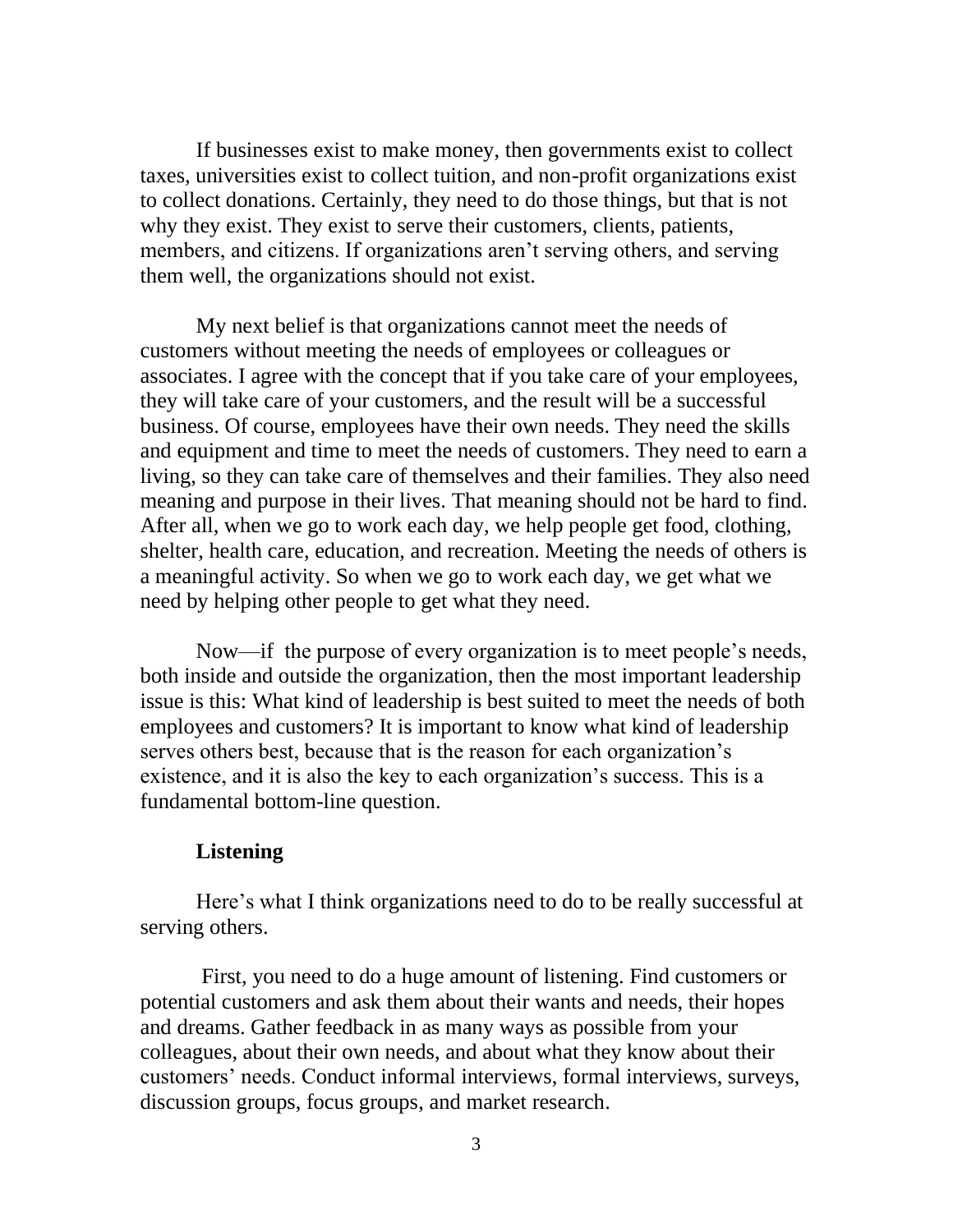Spend a lot of time asking, listening, watching, and thinking about what you learn. This is really the starting point. How can you meet people's needs if you don't know what those needs are? You have to find out. Once you know what your customers and colleagues want and need, you can focus on how to provide it. And if you are able to provide it, you will be very successful as an organization. You will have happy, productive employees, and happy, satisfied customers.

The main point is that you don't begin with the answer. You don't begin with your own knowledge or expertise. You begin with questions that help identify the wants and needs of your customers and colleagues. Not nearly enough organizations spend time asking questions, or if they do it, they don't do it often enough, or broadly enough, or deeply enough.

One challenge is that most organizations are run by experienced professionals who know a lot about what their colleagues and customers want and need. They know a lot, so they may not feel driven to learn more, which means that *they don't know enough*. Times change, communities change, demographics and economics change, technology changes, and they get out of touch, out of synch with the lives of those they serve. Remember: Nothing is harder than trying to ram a product or service down the throats of people who don't want it. If you are good at listening and responding to what you hear, people will be asking for your product or service, not resisting it.

One of the most relentless listeners I have ever met is Richard Pieper, Chairman of PPC Partners, Inc., headquartered in Milwaukee. Dick Pieper is on the Board of the Greenleaf Center in the United States. Dick's company, PPC Partners, owns a series of electrical service and construction firms. Dick joined Pieper Electric as President in 1960, when the family-owned business had eight employees doing \$250,000 of business per year. Today, PPC Partners, Inc. employs 900 to 1,100 people, does hundreds of millions dollars in sales, and is one of the top electrical contracting firms in the United States.

One reason for the company's dramatic growth is that Dick is always getting feedback from colleagues and customers. He is always asking and listening, inside and outside the company. After every company meeting, he asks each person who attended to give a complete evaluation of the meeting,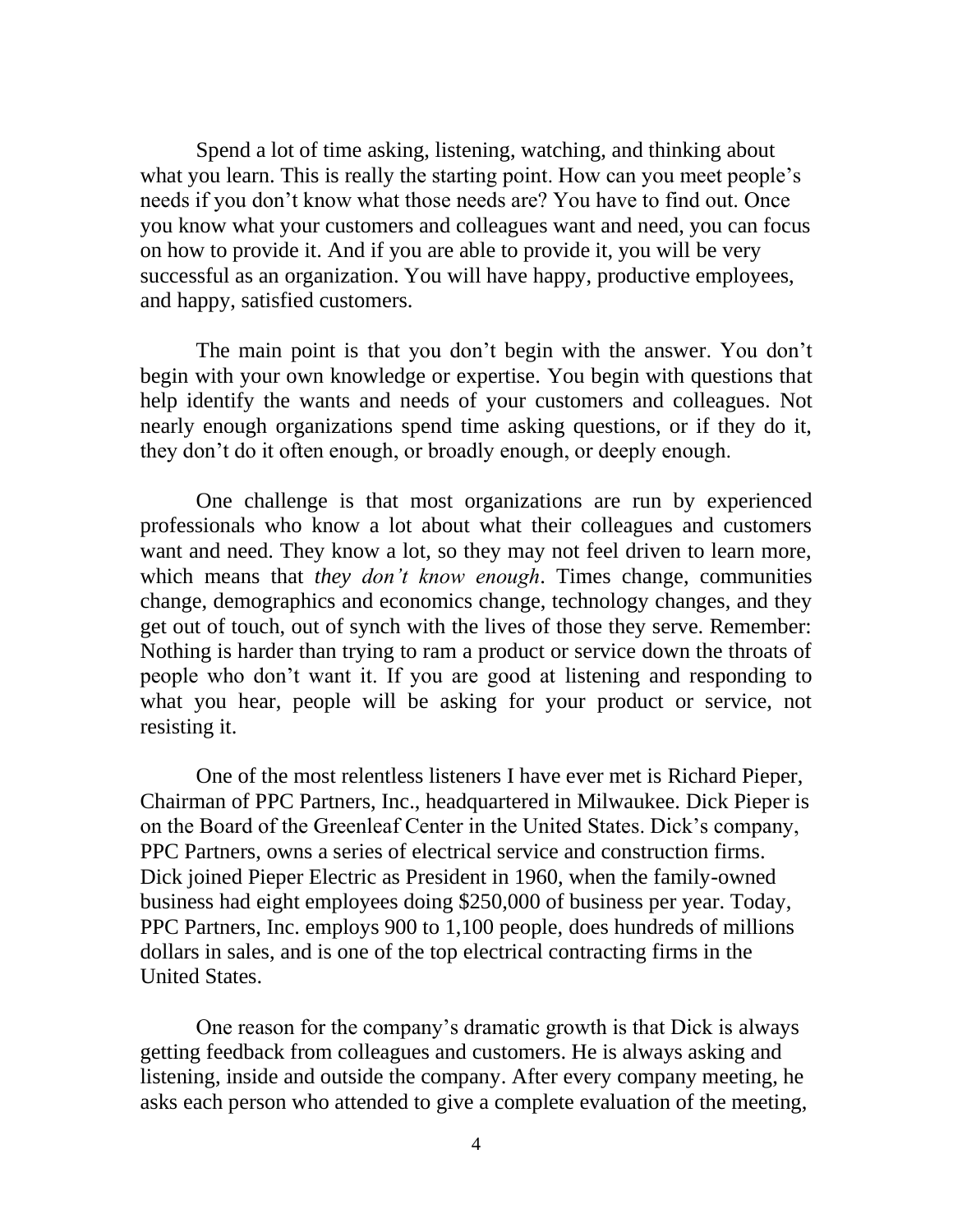with recommendations on how to make the next meeting better. Dick even has a Chairman's Office Survey in which he asks each employee to rate him and his executive assistant on their quality of service, reliability, knowledge, and timeliness. Then of course there are regular surveys of customers. The comments are studied, and follow-up is comprehensive. At Dick's company, listening is a broad-based, systematic process with a focus on constant improvement.

### **Changing the Pyramid**

To do a good job of listening, you need to be sure that everyone in your organization, from top to bottom, is paying attention to your customers every day.

That is hard to do if you operate with a traditional hierarchy, shaped like a pyramid, with only a few people at the top—the President or CEO, COO, CFO, CIO—the "C" class—and then middle managers, and then the employees who actually deliver the programs, products, or services. You have to change this pyramid if you want everybody to stay focused on customers.

The first reason is that in the traditional pyramid, people pay more attention to their bosses than to their customers. People are looking "up" to their bosses, rather than "out" to the customer. The problem is that pleasing your boss may have nothing to do with serving your customers. You can please your boss, and she can please her boss, and he can please the Board of Directors, without anybody really paying attention to the wants and needs of the customer. So you have to invert the pyramid, or tip it over, so that everyone can focus on the customer.

Of course, if you are the leader, it makes sense to stand at the top of the pyramid long enough to articulate the mission and the vision and establish the goals, so that everyone knows where they are headed. But then you need to focus on implementation, or the mission and vision and goals will come to nothing. Focusing on implementation means helping your direct reports, who help their direct reports, who help the customers. You make sure that everyone has the training, and the resources, and the time to implement the vision and serve the customer. You run interference for your direct reports when they need it. You give them the help they need to be effective.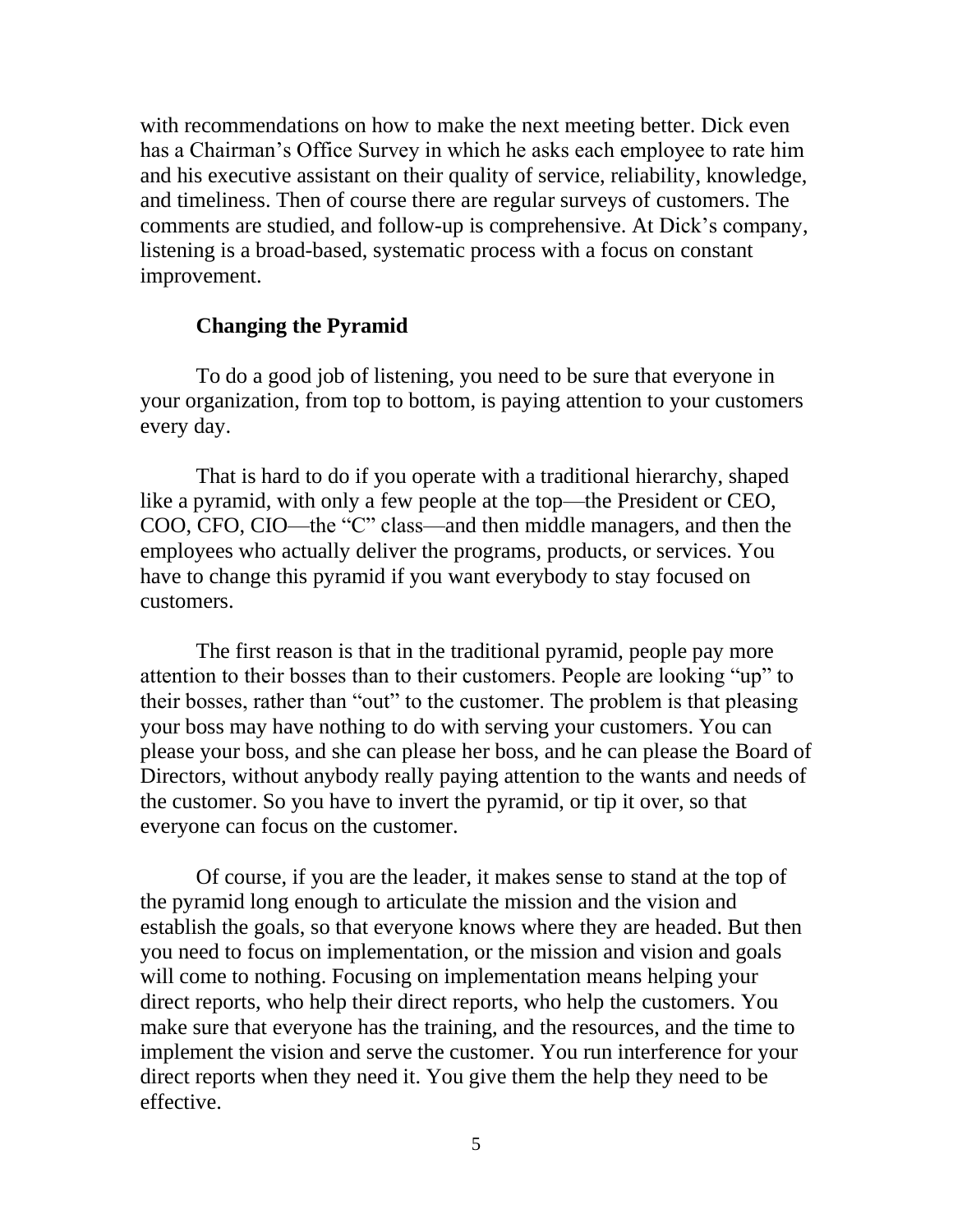Another problem with the traditional pyramid is that the person at the top of the pyramid—let's call that person the chief or President—has difficulty getting accurate information or testing his or her ideas. The chief is usually not part of the grapevine, and people tend to tell the chief only what they *want* the chief to know, not what the chief *needs* to know. Information gets filtered.

This problem is actually easy to solve. You may have solved it long ago. What you need leading your organization is not an individual chief, but a team. You need a council of senior leaders and managers who trust each other, share information with each other, and test each other's ideas. You need a team of senior leaders whose members are comfortable talking to each other as equals. The chief or President or CEO should be *first* among equals, with the authority to make the final decisions. That is clear. But he or she needs to be accessible, open to challenge, and receptive to the real news, not the filtered news. This will help connect the chief with the rest of the organization and the customers it serves.

### **Developing your people**

Okay— we are committed to listening, and we have changed the pyramid so that everyone can focus on the customer. Our chief or President is part of a team, and is not isolated from the rest of the organization. We're off to a good start.

Obviously, our organization's ability to listen to and serve our customers will only be as good as our people—our colleagues, associates, or employees. We need to train and develop our people, so that they are good at listening and serving our customers, in addition to having whatever technical skills are required by their jobs. If we take care of our people, they will take care of our customers.

This certainly works in the business world. TDIndustries, located in Dallas, Texas, is a highly successful air conditioning and specialty construction company. The company's Chairman is Jack Lowe, another member of the Greenleaf Center Board in the United States. Jack's company, TDIndustries, has been on *Fortune* magazine's list of the 100 Best Companies to Work for in America. In fact, it has been on the list every year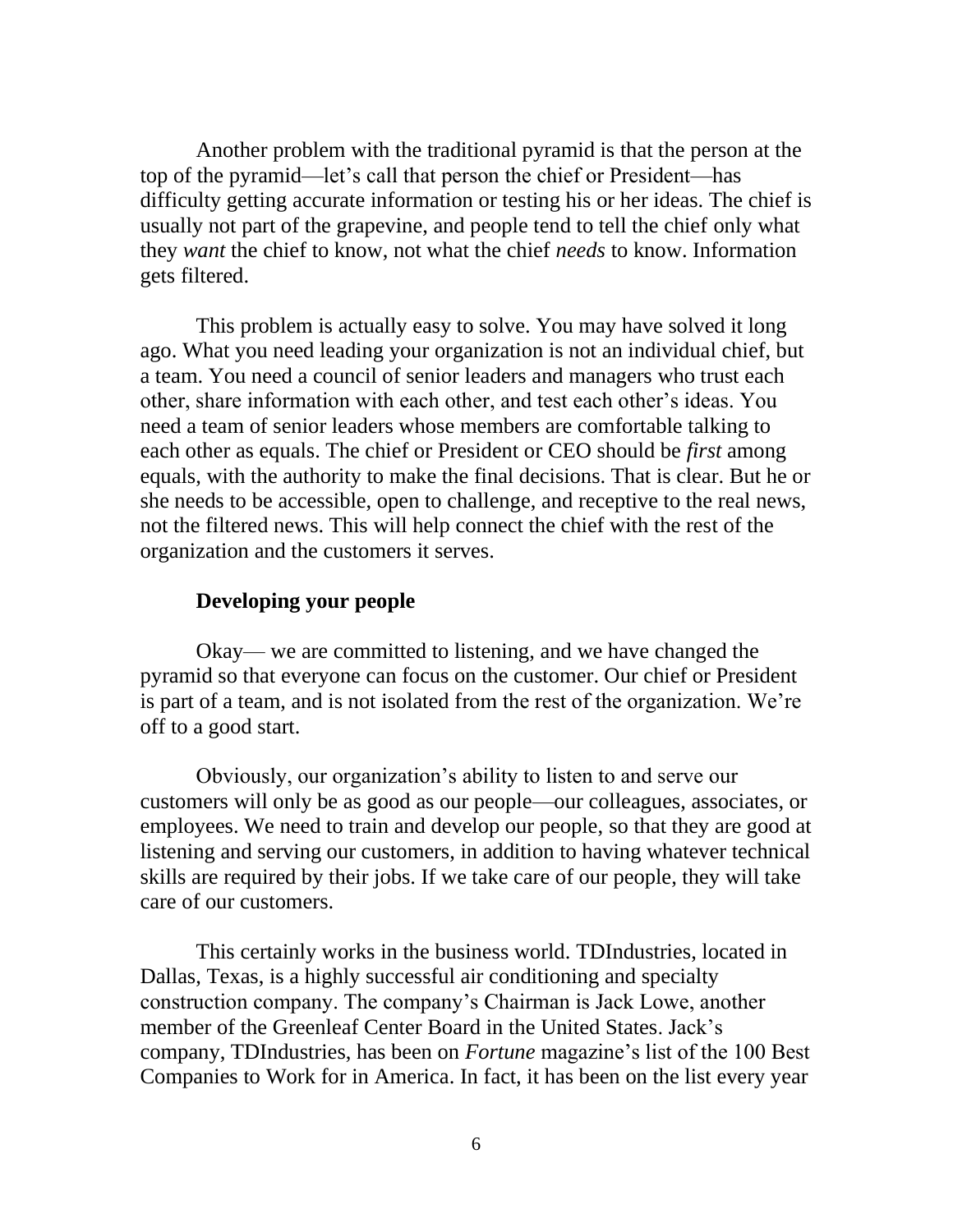since the list was started, so *Fortune* magazine has put TDIndustries in its Hall of Fame.

It is significant that the TDIndustries "Mission Statement" is not about profit, or market share, or leadership in technology. The Mission Statement is about developing people. It says: "We are committed to providing outstanding career opportunities by exceeding our customers' expectations through continuous aggressive improvement." The Mission Statement is elaborated by saying, "We believe in continuous, intense 'peopledevelopment' efforts, including substantial training budgets." In a world in which employee turnover is very expensive, TDIndustries has the competitive advantage of attracting and keeping excellent employees. They do it by constantly developing their people.

### **Coaching, not Controlling**

One of the best ways to develop your people is to coach and mentor them.

In a lot of old management textbooks, the assumption was that a manager is there to "control" his or her unit or organization. The people who report to the manager constitute his or her "span of control." The manager's job is to "keep things under control."

Certainly, we need some rules and procedures and controls. The problem with focusing on control is that *nobody really controls anybody else*. Each of us controls our own time and attention, but nobody else's. A leader may have "authority" and may issue an order, but followers have to accept the leader's authority and decide to comply with the order, or nothing will happen.

Yes, a leader can threaten punishment, but even then, individuals have to decide if they are going to cooperate or accept the punishment. If you work in the kind of organization that allows you to fire a person who resists authority, you can go ahead and fire that person, but the person still hasn't complied with the order. And when that person leaves, you have to pay the cost of lost productivity while a new person is being hired and trained and brought up to speed as the replacement. And some skills are in short supply.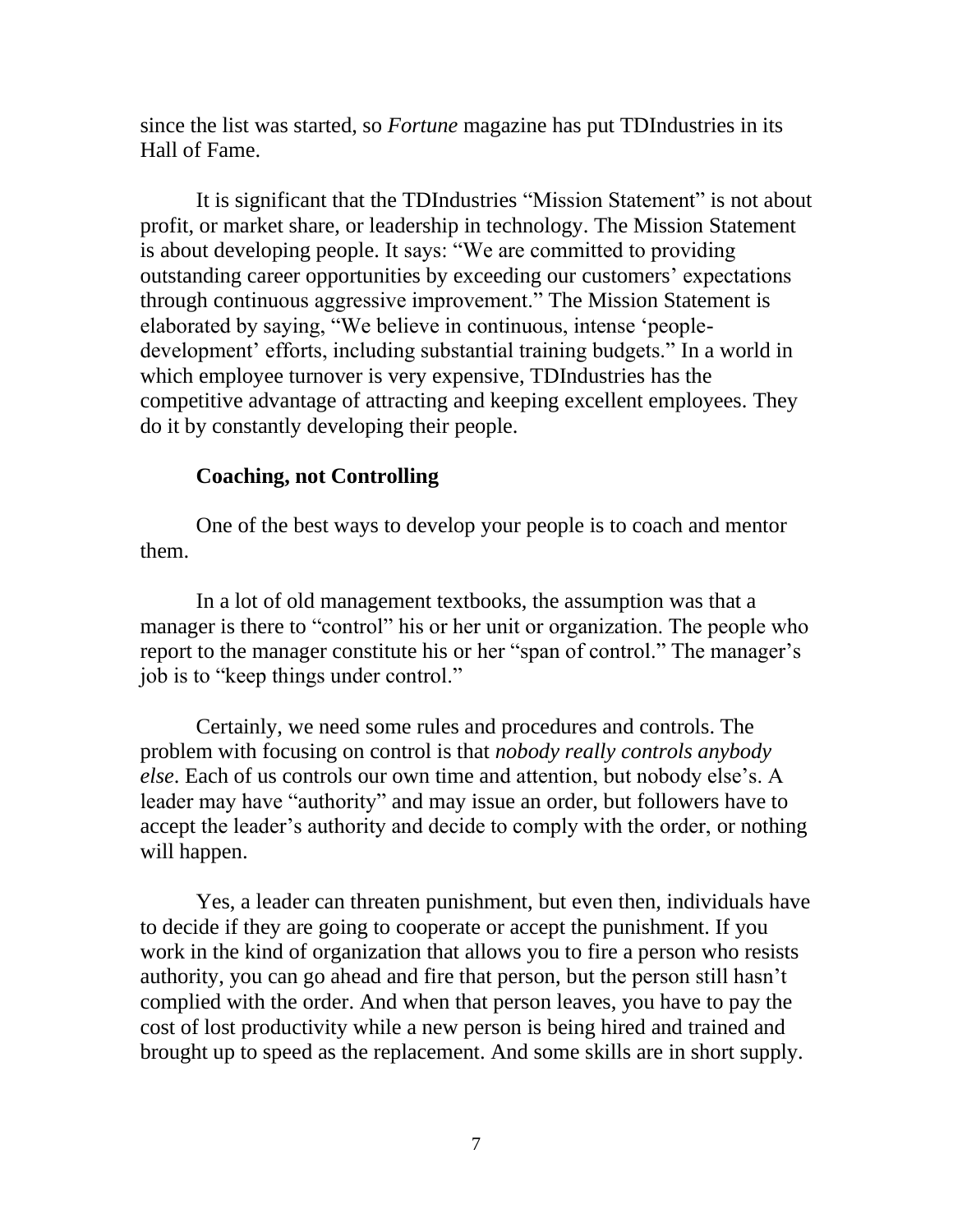So giving orders is not enough. You have to make sure that people understand the order, see the purpose of the order, and are willing and able to do what needs to be done. That requires inspiring, engaging, coaching, and mentoring.

## **Unleashing the energy and intelligence of others**

If you are training and developing your colleagues, and you spend time coaching and mentoring them, then you will be comfortable allowing them to make decisions. You can unleash the energy and intelligence of your employees. Many people call this "empowerment." I am not especially comfortable with that word, because it sounds as though I have power and others don't, so I am giving some of my power to them. I believe that everyone already has power—the question is whether or not we are going to allow them to use it.

Not unleashing the energy and intelligence of others is extraordinarily sad and wasteful. Knowledge and skill are needed at all levels, and everyone counts. Not everybody has the same qualifications, or experience, or role, or level of pay. But everybody's job is important, or it should not exist. Everybody is part of the team, so everybody should be invited to make the biggest contribution they can make. After all, the organization is paying for *all* its people. Why not engage them fully in the work at hand?

So—if we want to serve others, inside and outside our organizations, we need to listen to our customers, change the pyramid to listen to them even better, and develop, coach, and unleash the potential of our employees or colleagues or associates. If we do that, we will be on target. We will know what our customers want, and our employees will be empowered to deliver it. As a result, our organizations will be successful.

### **What we call it: Servant Leadership**

That's not just my opinion. A lot of experts on leadership and management think that the practices I have just described will lead to an organization's success. These experts include Ken Blanchard, Jim Collins, Stephen Covey, Peter Drucker, Joseph Jaworski, Peter Senge, and Meg Wheatley.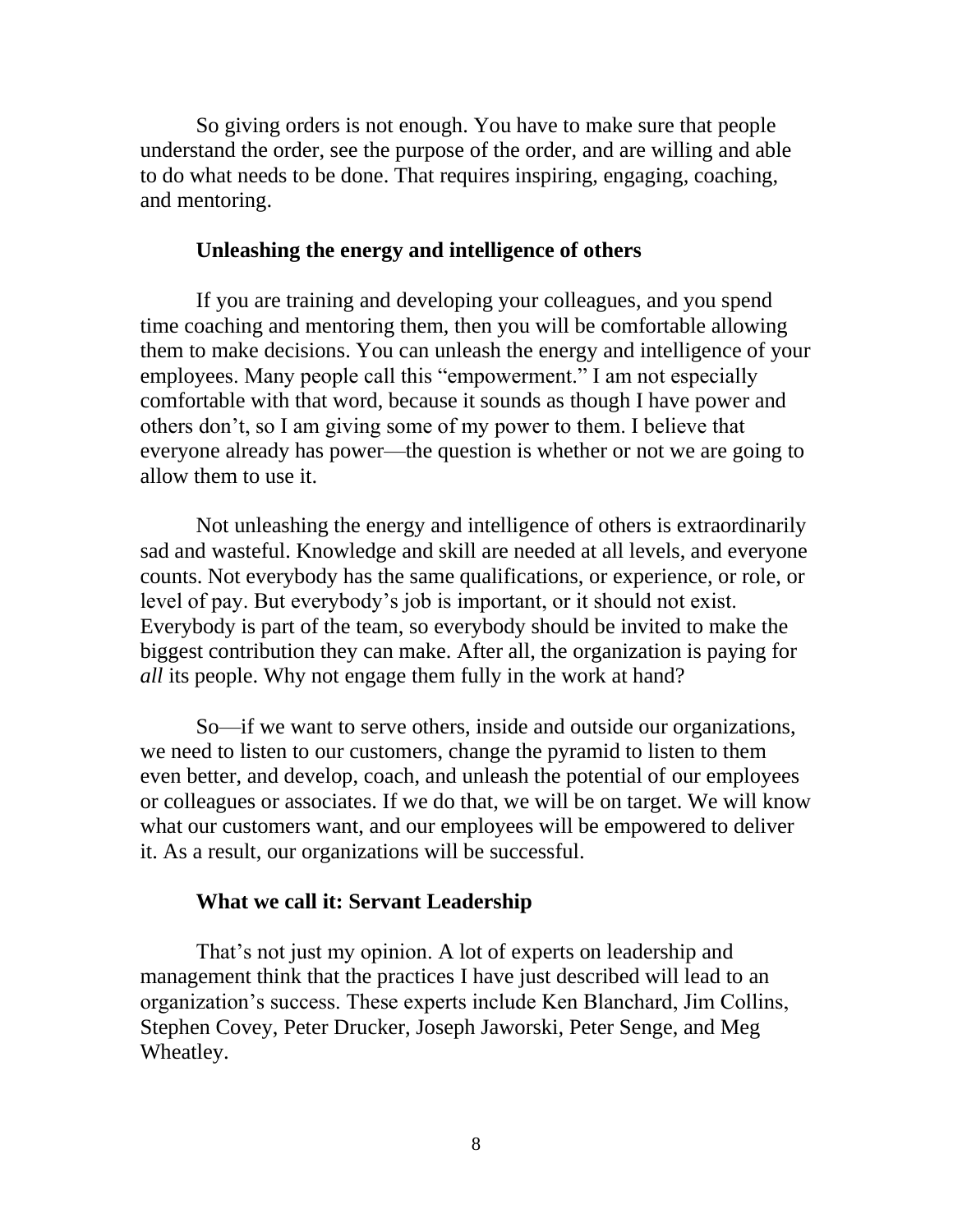Of course, people have used different words to describe these leadership practices. You could call it service leadership, or serving leadership, or needs-based leadership, or Level 5 leadership. In the end, it doesn't matter what we call this kind of leadership. What matters is that *it works*. What matters is that you will be most successful when you truly meet the needs of your customers and colleagues.

At the Greenleaf Center, we call these leadership practices *servant leadership*. Where did those two words, "servant leadership," come from? They came from an experienced businessman.

Robert Greenleaf was a highly respected businessman who worked for AT&T for 38 years, from 1926 to 1964. Toward the end of his career, he was AT&T's Director of Management Research. It was his job to figure out how leaders and managers at AT&T could become more effective.

After Greenleaf retired in 1964, he reflected and decided that there had to be a better model than the power model of leadership he saw at AT&T. In 1970 he published an essay entitled "The Servant as Leader," in which he coined the phrase "servant-leader" and launched the modern servant leadership movement in America. We have sold hundreds of thousands of copies of that essay since it was first published.

Greenleaf distinguished between leaders who are "leader first," and those who are a "servant first." Those who are leader-first are poweroriented leaders, while those who are a servant first are service-oriented leaders or servant-leaders. Here is Greenleaf's definition:

The servant-leader *is* servant first… It begins with the natural feeling that one wants to serve, to serve *first*. Then conscious choice brings one to aspire to lead. That person is sharply different from one who is *leader* first, perhaps because of the need to assuage an unusual power drive or to acquire material possessions…The leader-first and the servant-first are two extreme types…

The difference manifests itself in the care taken by the servantfirst to make sure that other people's highest priority needs are being served. The best test, and difficult to administer, is this: Do those served grow as persons? Do they, *while being served*, become healthier, wiser, freer, more autonomous, more likely themselves to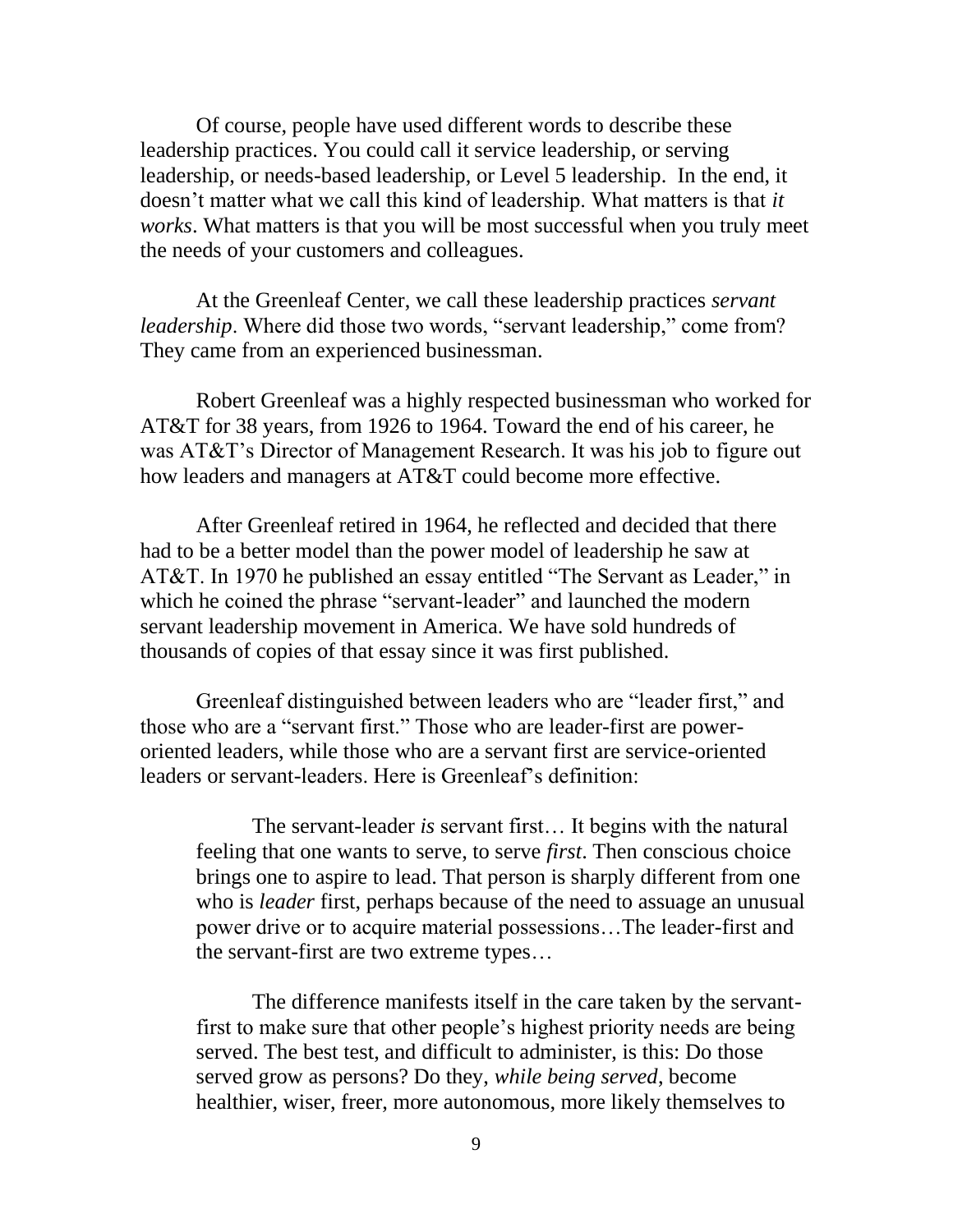become servants? *And*, what is the effect on the least privileged in society? Will they benefit or at least not be further deprived?

What I see in Greenleaf's definition is the idea that one's deepest desire must be to serve others. That must be one's first priority. One must have a servant's heart. Then when one emerges into a leadership position, one will remember that leading is a way of serving. Servant leadership is about both "being" and "doing," because without the appropriate character traits and values, without being a certain kind of person, it will be hard if not impossible to do what servant leaders do.

### **The Power Model**

There is something else that I see in Greenleaf's definition, and that is the abandonment of the power model of leadership in favor of the service model of leadership. That was a bold move, because the power model of leadership is the dominant model in most cultures.

I remember that when I was growing up, leadership was always defined in terms of power. It was about acquiring and wielding power. It was about making people do things. It was about clever strategies, and how to attack and win. It was about raw power, with no relationship to ethics or morality.

I have learned over the past 30 years that there are a lot of problems with the power model. Here are the problems that I have seen in my own work experience—in the public sector, private sector, non-profit sector, and academic sector.

First, the power model of leadership focuses on *having* power, not on using it wisely. Power is an end in itself. There is no purpose, no moral content. It is just power for its own sake.

Second, the power model of leadership promotes conflict between power groups or factions. People are taught that leadership is about power, so they establish themselves in power groups that compete with other power groups. These power groups become so focused on their rivalries with each other, that they can't focus on solving problems or seizing opportunities. They are also reluctant to cooperate with each other, because if things go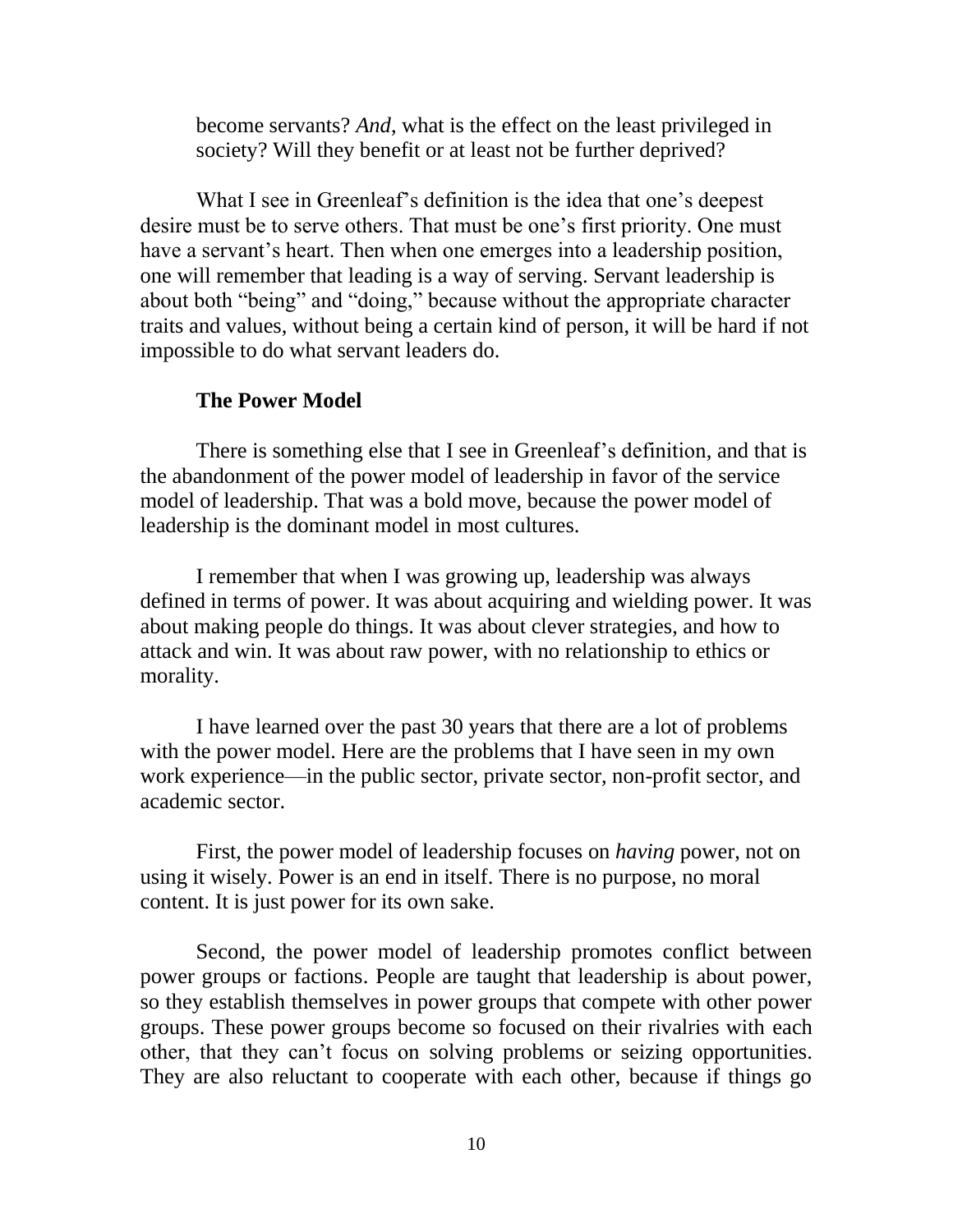well, they might have to share the credit, and that would change their relative power.

Third, the power model defines victory in terms of who gains more power, not in terms of who accomplishes the most for his or her organization or community. Those are some severe drawbacks.

Unfortunately, there are two more problems with the power model, and that is the impact that it has on the leaders who use it. First, people who seek power, often become irrelevant as leaders. They focus on what they want, instead of what other people want, and they lose touch with the people they are supposed to be serving. Second, people who seek power can never get enough of it. It becomes a kind of disease. They always want more, and more, and more. This easily results in spiritual corruption and an unhappy life of self-torment.

### **The Service Model**

By contrast, servant-leaders live the service model of leadership. I think a servant-leader is simply a leader who is focused on serving others. A servant-leader loves people, and wants to help them. Loving and helping others gives a servant-leader meaning and satisfaction in life.

The servant-leader does not ask, "How can I get power? How can I make people do things?" The servant-leader asks, "What do people need? How can I help them to get it? What does my organization need to do? How can I help my organization to do it?" Thus, rather than embarking on a quest for personal power, the servant-leader embarks on a quest to identify and meet the needs of others. That is the key concept: Identify and meet the needs of others. That is the mission of the servant-leader.

One way to contrast a power-oriented leader and a service-oriented leader is this: Power-oriented leaders want to *make* people do things. Servant-leaders want to *help* people do things. That's why servant-leaders are usually facilitators, coordinators, healers, partners, and coalitionbuilders.

There is another big difference between the power model and the service model of leadership. The power model assumes a hierarchy. Only a few people have power— those at the top of the hierarchy. In the service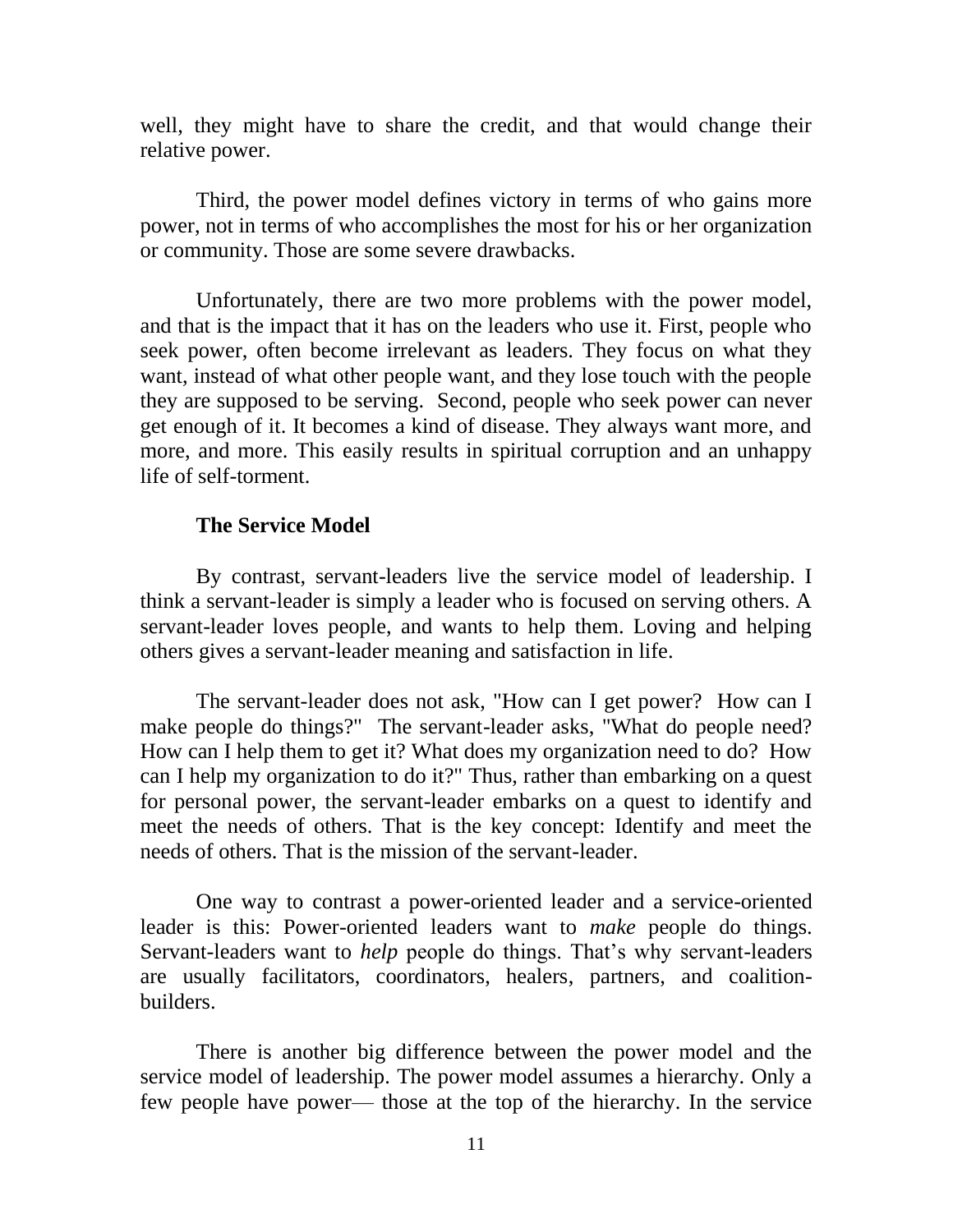model, the hierarchy doesn't matter. That's because *anybody* in a family, organization, or community can be of service. *Anybody* can identify and meet the needs of others. *Anybody* can respond to the call to be a servantleader.

Perhaps the simplest way to explain the difference is this: The power model is about *grabbing*. The service model is about *giving*.

Now, we live in a real world. We know that power abhors a vacuum. Somebody is going to exercise power, and it makes a difference who that somebody is. Certainly, a servant-leader can accumulate and exercise power. A servant-leader can even become angry and enter the fray to do battle. However, for the servant-leader, power is only a tool, one among many tools. It is only a means, not an end. So the servant-leader accumulates power or becomes angry *on behalf of others*. A servant-leader acts in response to the way *others* are treated, not in response to the way he or she is treated.

Servant-leaders can be many different types of leader, depending on their personalities and the specific circumstances. What they have in common is this. They go into a group or organization and ask, is there a gap or missing link or blockage of some kind that is making it hard for this group to achieve what it wants to achieve? If so, can I identify what that gap or missing link or blockage is? If I can identify it, can I do something about it? If I can't do anything about it, can I find someone who can? Since the missing link or gap or blockage will not always be the same, the servantleader does not always perform the same role or service in each case.

#### **The Three Options**

Now, let me ask this question: Why would anyone want to be a servant-leader? Some begin by serving, and as they emerge into leadership positions, they remember they are there to serve—that leading only has meaning if it is a way to serve. Others become servant-leaders as a result of their faith—they are following the scriptures in their religion. But I think most servant-leaders back into it, over time, as part of their life experience. I can think of two reasons that that happens. First, servant-leaders make a moral decision, and second, they discover where to find the most meaning in life.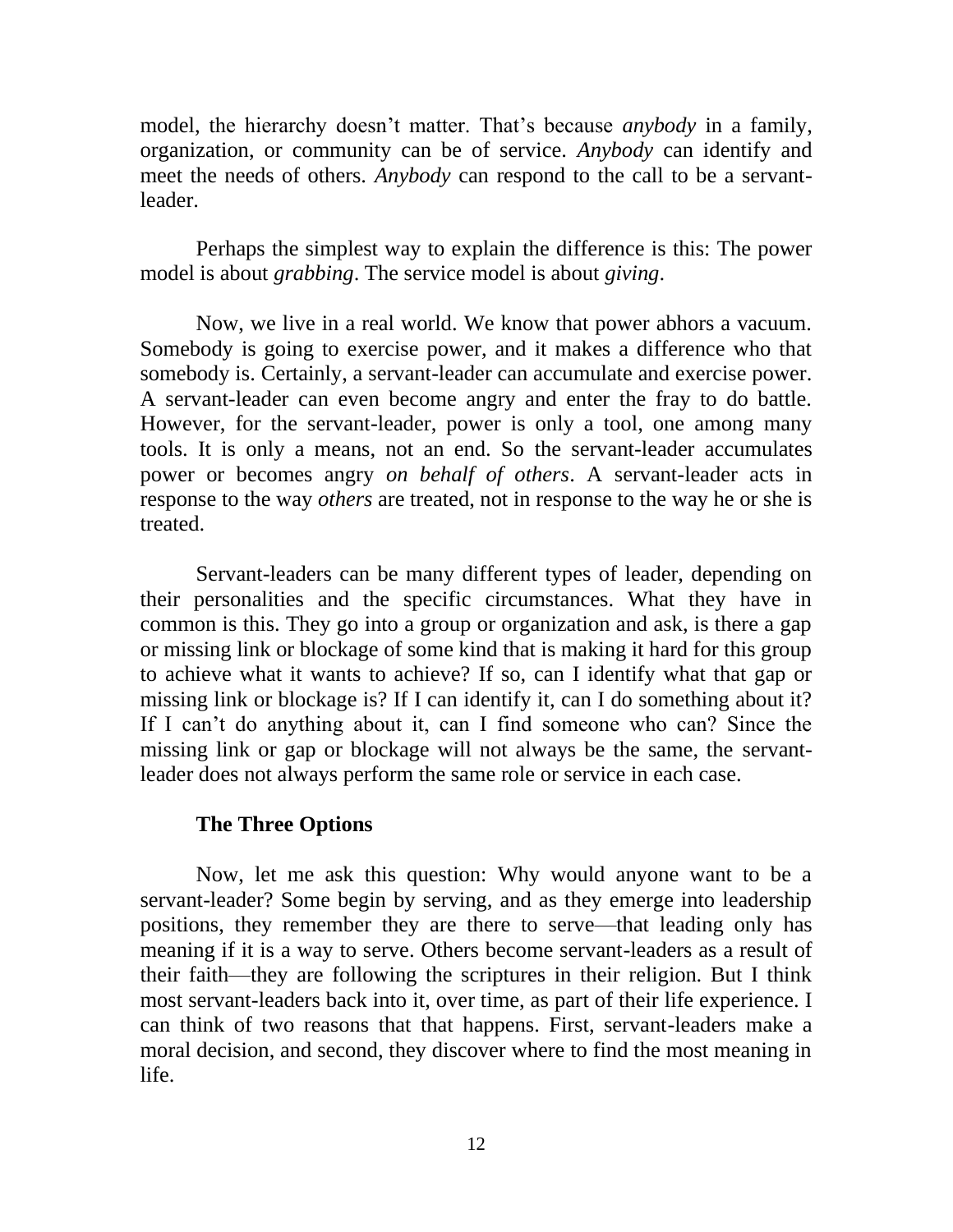Let's start with the moral decision. When you understand that people have many needs, I think you have only three basic options:

> (1) do nothing, and ignore the needs of others--which is an option I consider a moral failure; or

> (2) take advantage of people's weaknesses, cynically exploit their needs, and seek personal gain at their expense-- which is an option I consider an even worse moral failure; or

(3) do the right thing, and try to meet people's needs.

The third option is the servant-leader option, and it is the only moral one. That is still the right option, even if you fail to achieve what you hope to achieve.

If you try to do what is right and good and true, and feel that you have failed, you may be tempted to shift to the cynical option of exploiting others or the indifferent option of doing nothing. But there is no justification for falling into the two *immoral* options, just because things are not going the way you had hoped, or people don't appreciate what you have done, or people even criticize you for the good you are trying to do. Servant-leaders stay with the third option, no matter how difficult it may be.

Each of us likes to be appreciated. That's normal. But it is hard to be a servant leader if you crave applause. Focusing on applause means that you are focused on yourself, not others. You should focus instead on the meaning and satisfaction that you receive when you help others. That is something that nobody can take away from you. The meaning and satisfaction are yours, whether anybody else applauds or not.

I was fortunate to learn this early in life. One of the really important experiences of my life occurred as I walked to the stadium for the student awards ceremony at Roosevelt High School my senior year. It occurred to me that I was so happy about what I had done that year, and felt so good about what I had learned, and who I had helped, that I didn't need any awards. *I had already been rewarded*. I already had the sense of meaning and satisfaction that came from doing a good job. That realization was a major breakthrough for me. I felt liberated. I felt an immense inner peace.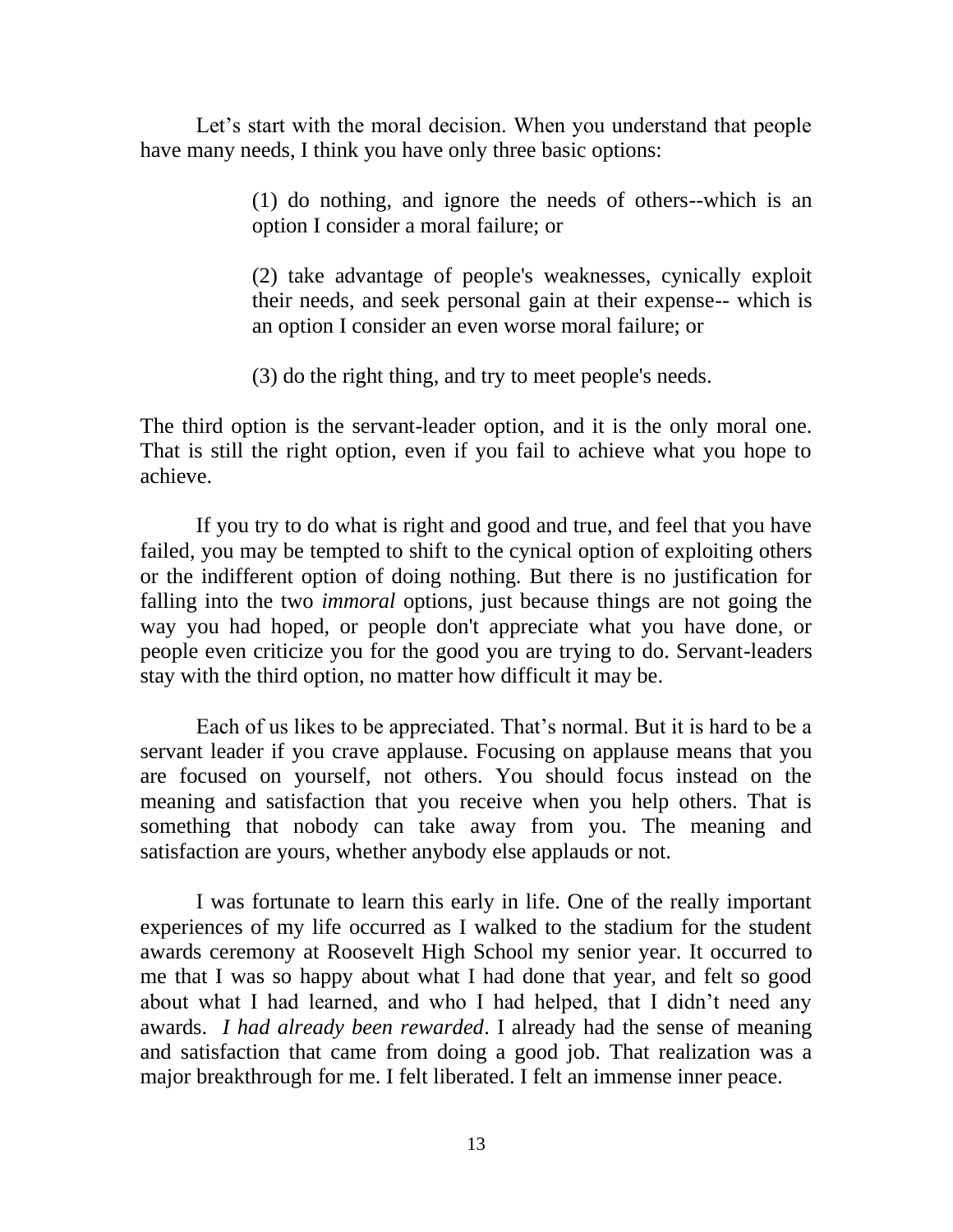## **The Paradoxical Commandments**

Two years later, in 1968, at the height of the student unrest on American college campuses, I urged high school student leaders to learn how to work through the system to get things done. I challenged them with what I called "The Paradoxical Commandments of Leadership." Here is what I wrote:

1. People are illogical, unreasonable, and self-centered. Love them anyway.

2. If you do good, people will accuse you of selfish ulterior motives. Do good anyway.

3. If you are successful, you will win false friends and true enemies. Succeed anyway.

4. The good you do today will be forgotten tomorrow. Do good anyway.

5. Honesty and frankness make you vulnerable. Be honest and frank anyway.

6. The biggest men and women with the biggest ideas can be shot down by the smallest men and women with the smallest minds. Think big anyway.

7. People favor underdogs but follow only top dogs. Fight for a few underdogs anyway.

8. What you spend years building may be destroyed overnight. Build anyway.

9. People really need help but may attack you if you do help them. Help people anyway.

And finally:

10. Give the world the best you have and you'll get kicked in the teeth. Give the world the best you have anyway.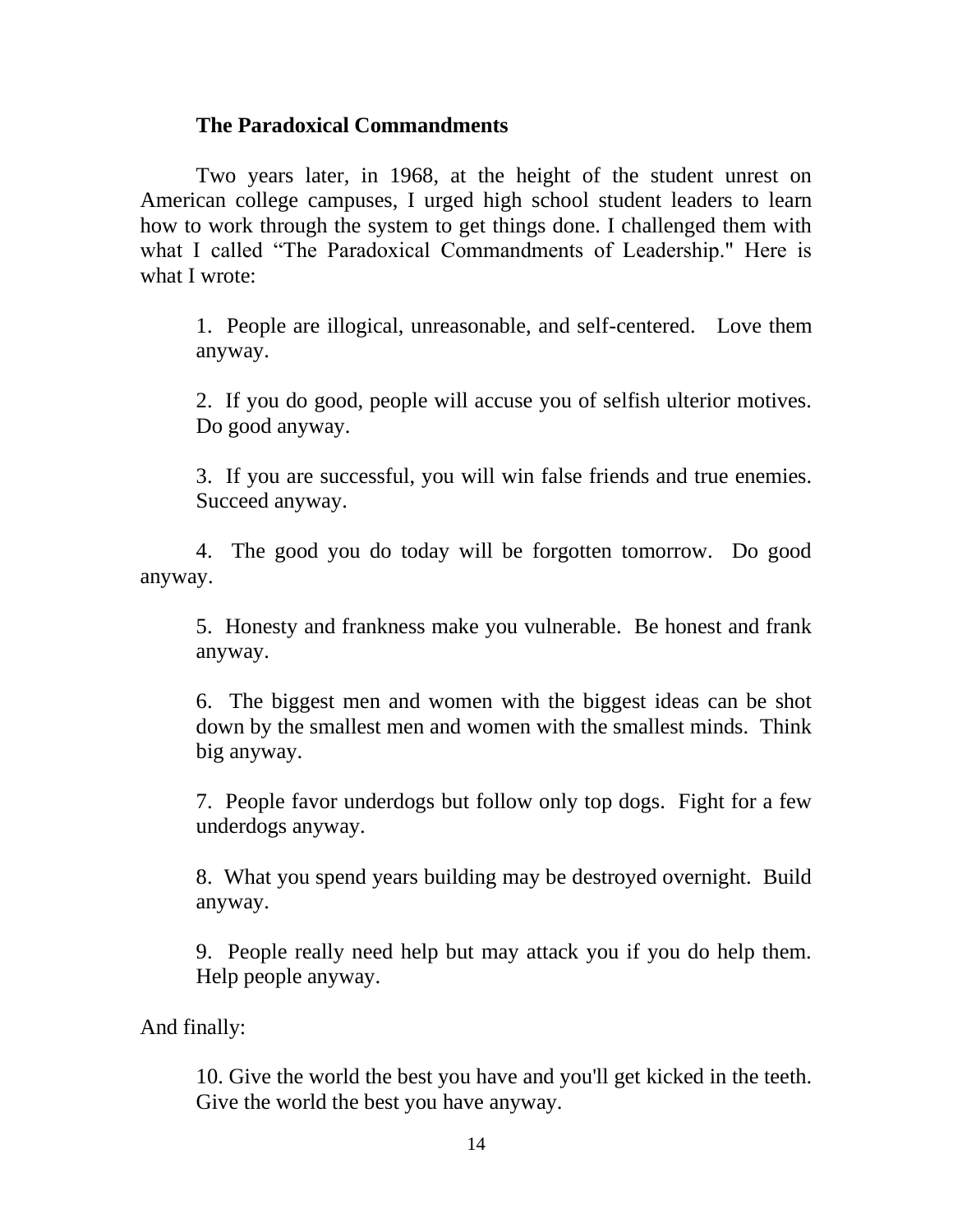Ten Paradoxical Commandments. The Paradoxical Commandments are guidelines for finding personal meaning in the face of adversity. So each one begins with a statement that's difficult, that's about adversity. People are illogical, unreasonable, and self-centered; or the good you do today will be forgotten tomorrow; or people really need help, but may attack you if you do help them.

But each statement of adversity is followed by the positive commandment: Love people anyway. Do good anyway. Help people anyway.

The paradox is this: Even when the world out there is difficult—even when the world out there is crazy—you and I can still find personal meaning and deep happiness. We do that by facing the worst in the world with the best in ourselves. Facing the worst in the world with the best in ourselves.

You and I know that as individuals, we can't control all kinds of things that go on in the world. I mean, as individuals we can control the world economy or population growth, or natural disasters like fires and floods, or when a hurricane might hit or when a terrorist might strike or when a war might break out, or which company will buy which company, which jobs will be created and which jobs will be eliminated. There are so many things we can't control. We can work hard, and prepare, and seize opportunities—we got to do that. We can join with others, and try to influence those external events—we ought to do that. But there are so many things that, as individuals, we just can't control.

What we can control is our inner lives. You and I get to decide who we're going to be and how we're going to live. And we can live our most cherished values, and we can be close to our family and friends, and we can do what we know is right and good and true—no matter what. *No matter what*. And the good news is, that's where people have been finding a lot of meaning, for a long, long time.

Some people look at the Paradoxical Commandments a personal declaration of independence. I can be independent of all that stuff that's happening out there, when it comes to finding meaning and happiness. I can find it anyway.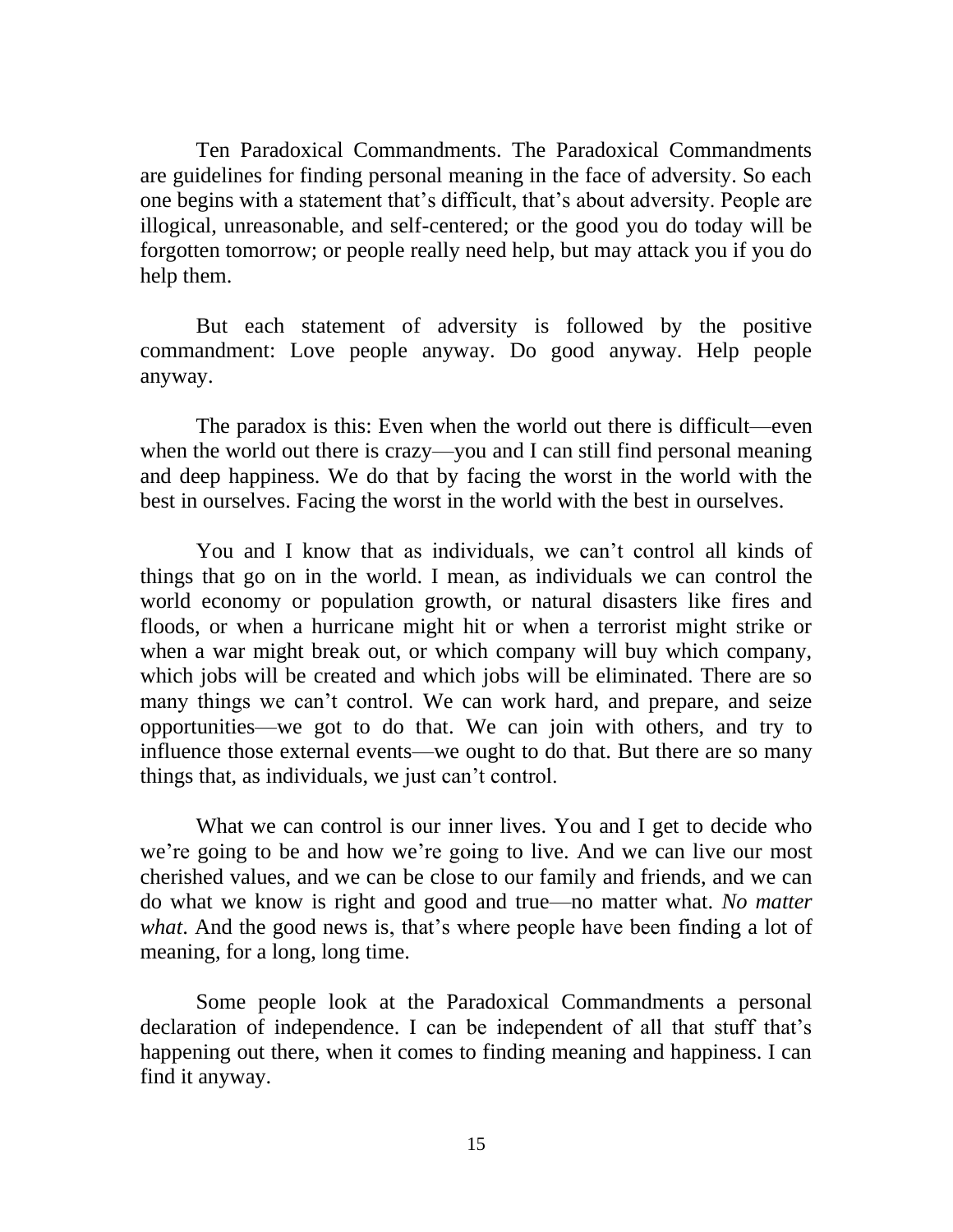Other people look at the commandments as a "no excuses" policy. Okay, some people are illogical, unreasonable, and self-centered. So what? That's no excuse. You have to love them anyway. You don't want to limit your life by limiting your love. You have to love them anyway. And maybe the good you do today will be forgotten tomorrow. So what? That's no excuse. You don't run out and do bad. You have to do good anyway. That's who you are, that's your character, that's where the meaning comes from. You have to do good anyway.

I think it's three times now that somebody has come up to me after a presentation and basically said: "You know, Kent, you must have been having a really bad year when you wrote these things." What can I say? I was a sophomore in college, I was 19 when I wrote the Paradoxical Commandments, and I have admitted publicly that I couldn't get a date. Actually, it was worse than that. I could get a date, but then I would spend the evening talking about the meaning of life. And then I couldn't get the next date. So I had a lot of time on Friday and Saturday nights to write things for student leaders like the Paradoxical Commandments. Life is very humbling, isn't it? I mean, none of this would have happened to me if I had had a normal social life.

I was optimistic then, and I am optimistic now. I believe that if you go out and do what is right, and good, and true, you will often be successful, you will often be recognized, you will often be rewarded. So the question is: What if you aren't? What if you put your heart and mind and soul into it, and your project fails? What if you do a brilliant job, and nobody notices? And the answer is: So what? So what? You still have to be who you have to be. You still have to do what you have to do. You still have to live your most cherished values, and be close to your family and friends, and do what you know is right and good and true—because that's where you're going to find the most meaning. That's where you're going to find the deep happiness. And you don't want to give that up—don't ever give that up, certainly not when times are tough; certainly not then.

### **Where the Paradoxical Commandments traveled**

Well, I wrote the Paradoxical Commandments in a little booklet for student leaders. The booklet was published in 1968, and we sold about 25,000 or 30,000 copies around the United States, and that was great.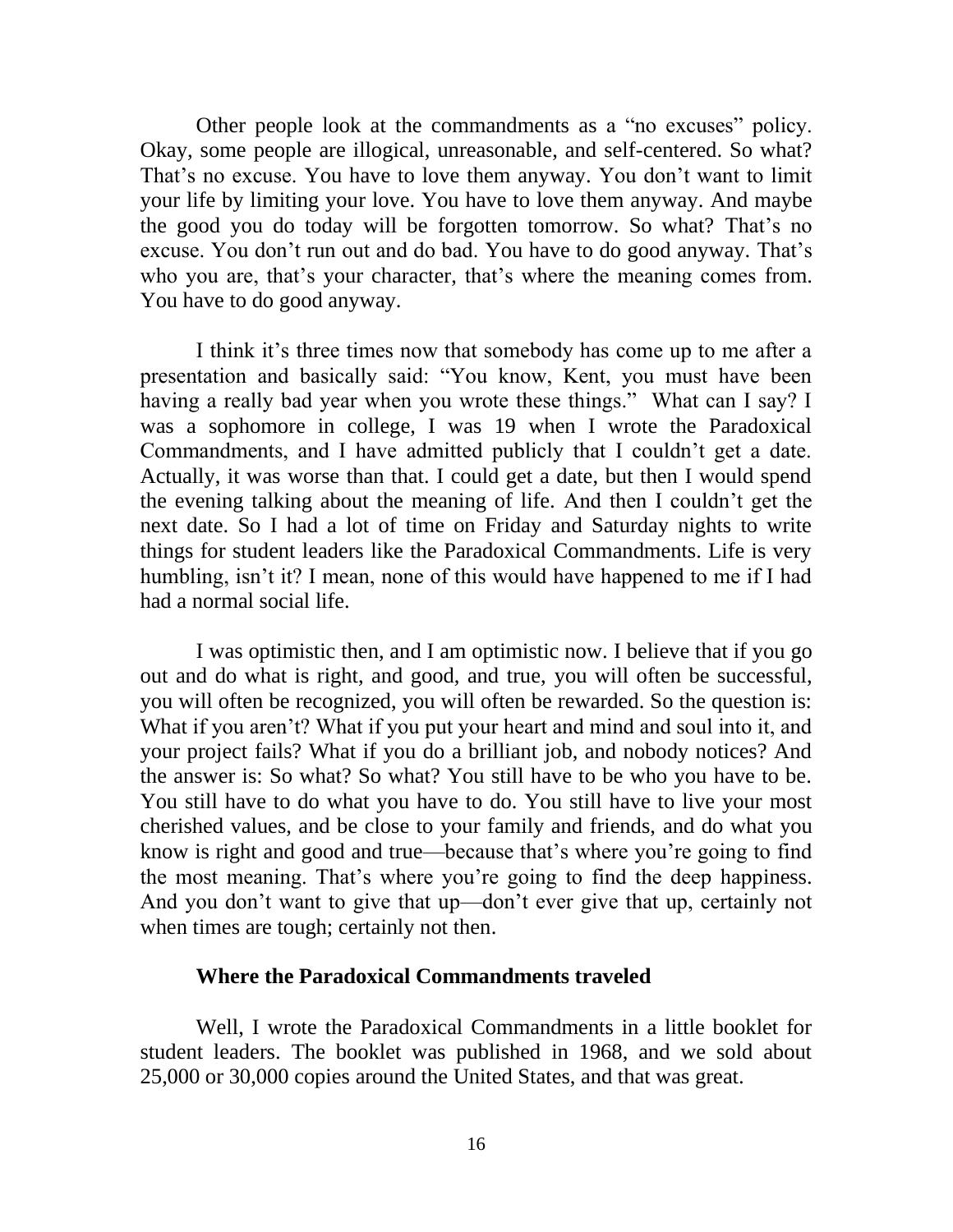I went on with my life, extended my adolescence as long as possible, went to five different universities. I finally settled down, got married, started a job, started a family. And 25 years went by, and I didn't know what was happening to the Paradoxical Commandments. I know now that what was happening is that people were lifting the Paradoxical Commandments out of that little student council booklet and putting them up on their walls, and their refrigerator doors, and passing them to friends. And they traveled they traveled all over the world. It is estimated that, as of today, millions of people have used the Paradoxical Commandments.

In 1997, I learned that Mother Teresa had put the Paradoxical Commandments up on the wall of her children's home in Calcutta. That discovery changed my life. I decided to start speaking and writing about the Paradoxical Commandments again, 30 years after I first published them.

Servant-leaders understand the Paradoxical Commandments. The Paradoxical Commandments focus on personal meaning, and so do servantleaders. That is what makes it possible for them to keep working, whether they get applause, indifference, or even a negative response. They like to be treated well, but they are not especially concerned when they are treated badly. Servant leaders are not worried about the attention others pay to them, but the attention they pay to others. That's where the meaning is to be found.

### **Meaning Maximizers**

So what's it all about? It's about finding meaning. Remember I said that I think there are two reasons that people kind of back into becoming servant leaders. First, they choose the third option, to help people no matter how difficult it is.

The second reason is that servant leaders discover where to find the most meaning in life. What they learn is that the search for success and the search for meaning are not the same search. They can overlap, but they are not the same. The things that our secular, commercial, society pushes hard as symbols of success may provide relatively little personal meaning.

For example, power is a symbol of success, but people learn that there is more meaning in service—more meaning in helping people than in ordering them around. Wealth is a big symbol of success, but people learn over time that there is more meaning in just enjoying the richness of daily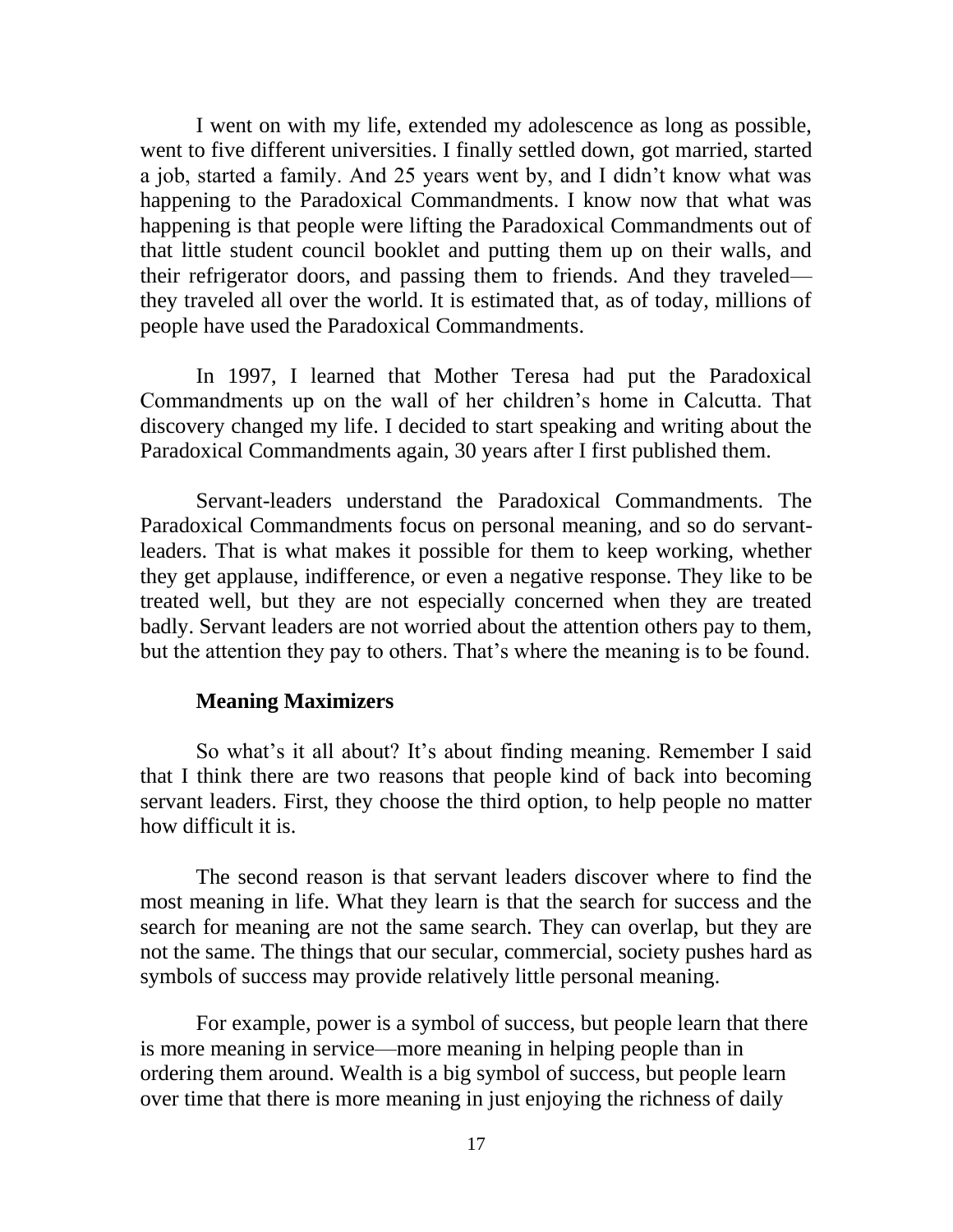life—friends, family, hobbies, sunsets. Fame is a symbol of success, but people know there is more meaning in being known intimately by a few people than in being known superficially by millions of people. Winning is a symbol of success, but people learn over time that there is so much more meaning in always doing one's personal best, no matter what.

Now, there's nothing wrong with the symbols of success. I think we have all been given certain gifts, and we should all work hard and be as successful as we can be. I don't get up in the morning and rush out to fail, and I hope you don't either. The problem with the symbols of success is that they're *not enough*. We need more than success. It is not enough to get ahead. We also need to get meaning.

I believe that there are at least three benefits to finding meaning in life and at work: (1) intrinsic motivation, (2) good mental health, and (3) deep happiness. I'd like to talk about each of these three benefits.

### **Meaning as an intrinsic motivator**

The second benefit of finding meaning or purpose is that meaning is an intrinsic motivator. This is important, because people who are intrinsically motivated are more productive, more innovative, more committed, and less likely to feel stress or burn out, than those who are extrinsically motivated.

As you know, extrinsic motivation applies when people are motivated by something other than the work or activity, while intrinsic motivation applies when people are motivated by the work or activity itself. For example, in school, a student who studies to get a good grade in order to get money from Dad or Mom, is *extrinsically* motivated. A student who studies because he or she is interested in learning, and enjoys learning, is *intrinsically* motivated. We are intrinsically motivated when we do things because we want to, not because we have to. We are intrinsically motivated when we do something because it is fun or good or the right thing to do, or it is meaningful and fulfilling.

As many of you know, dramatic testimony on the importance of meaning as an intrinsic motivator point came from Viktor Frankl in his book, *Man's Search for Meaning.* Frankl described his experiences as a prisoner in a Nazi concentration camp in World War II. It is a painful story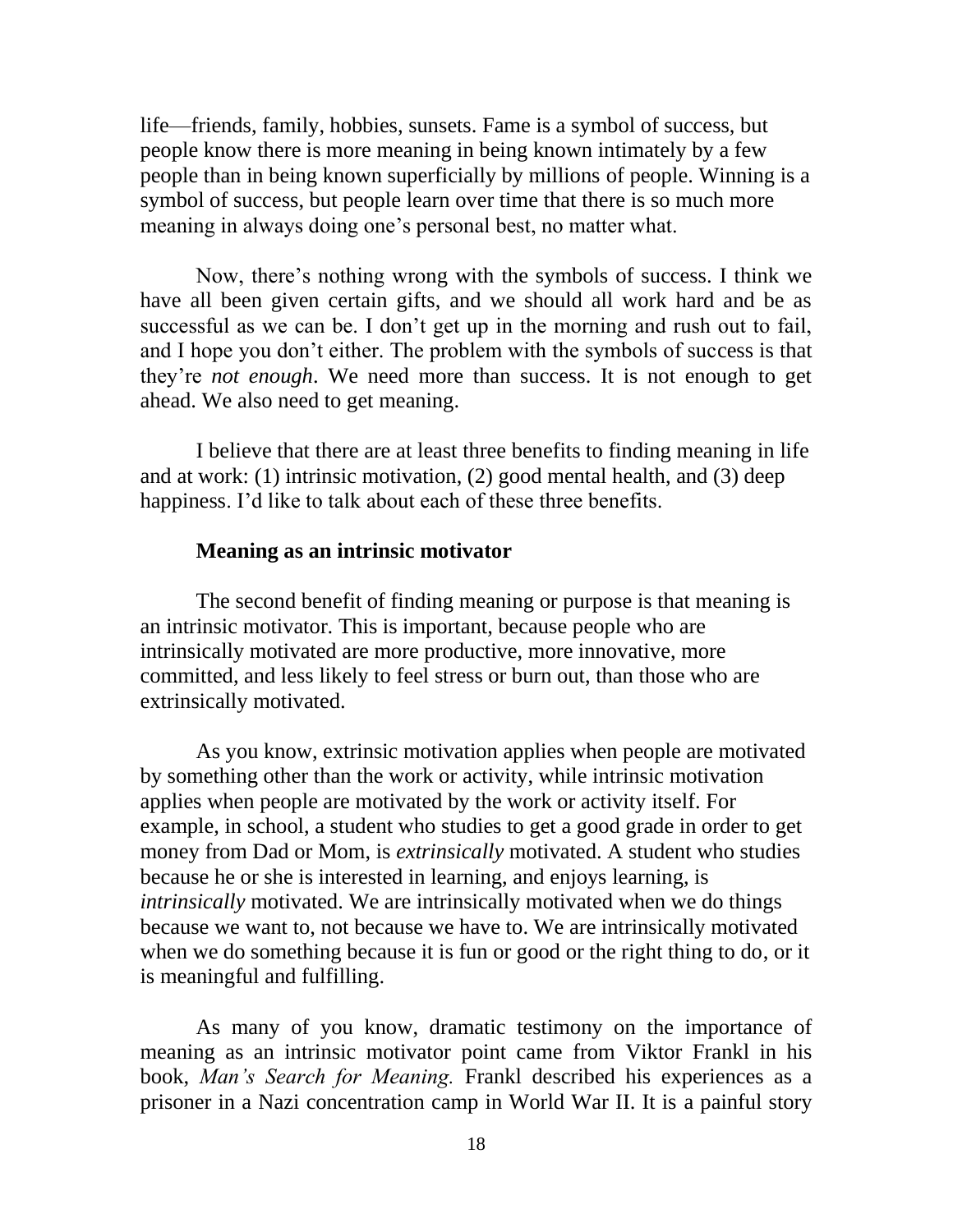of suffering and death. Prisoners had to work hard each day, with little food, clothing, sleep, or medicine in an environment of constant brutality and fear. Frankl observed that prisoners who had faith in the future, who still had a reason to live, were the ones who were most likely to survive. From this experience, he developed his theory of *logotherapy*, or meaning therapy, in which a patient is "confronted with and reoriented toward the meaning of his life." Frankl believed that "striving to find a meaning in one's life is the primary motivational force in man." That meaning varies from person to person, because each person's circumstances and tasks are different.

### **Meaning and mental health**

A second benefit of finding meaning at work is that meaning is an intrinsic motivator, and those who are intrinsically motivated have better mental health. Edward L. Deci wrote a book titled, *Why We Do What We Do: Understanding Self Motivation*. The book reports on a study done on six types of life aspirations. Three were extrinsic— the aspiration to be wealthy, famous, and physically attractive. The other three were intrinsic— the aspiration to have meaningful personal relationships, to make contributions to the community, and to grow as individuals.

Notice that the extrinsic goals are about what one *has*. The intrinsic goals are about who one *is*. The research showed that people who were heavily focused on extrinsic rewards had poor mental health, while those who were focused on intrinsic rewards had more vitality, higher-self esteem, and a greater sense of well being.

### **Meaning and Deep Happiness**

Finally, I believe that each of us can be and should be deeply happy. What do I mean by "deep happiness"? I mean the kind of happiness that touches your spirit and connects with your soul. It is hard to describe. Some people call it self-fulfillment, or self-actualization, or being centered. Others call it living their passion, or following their bliss. For people of faith, it is about finding the divine will for their lives, and then living that will.

Seeking deep happiness is not selfish. I am not suggesting that you try to be happy *instead* of others or *at the expense* of others. I am suggesting that you should be deeply happy so that you will be at your best, and will be able to help others to be deeply happy and at their best, as well. When we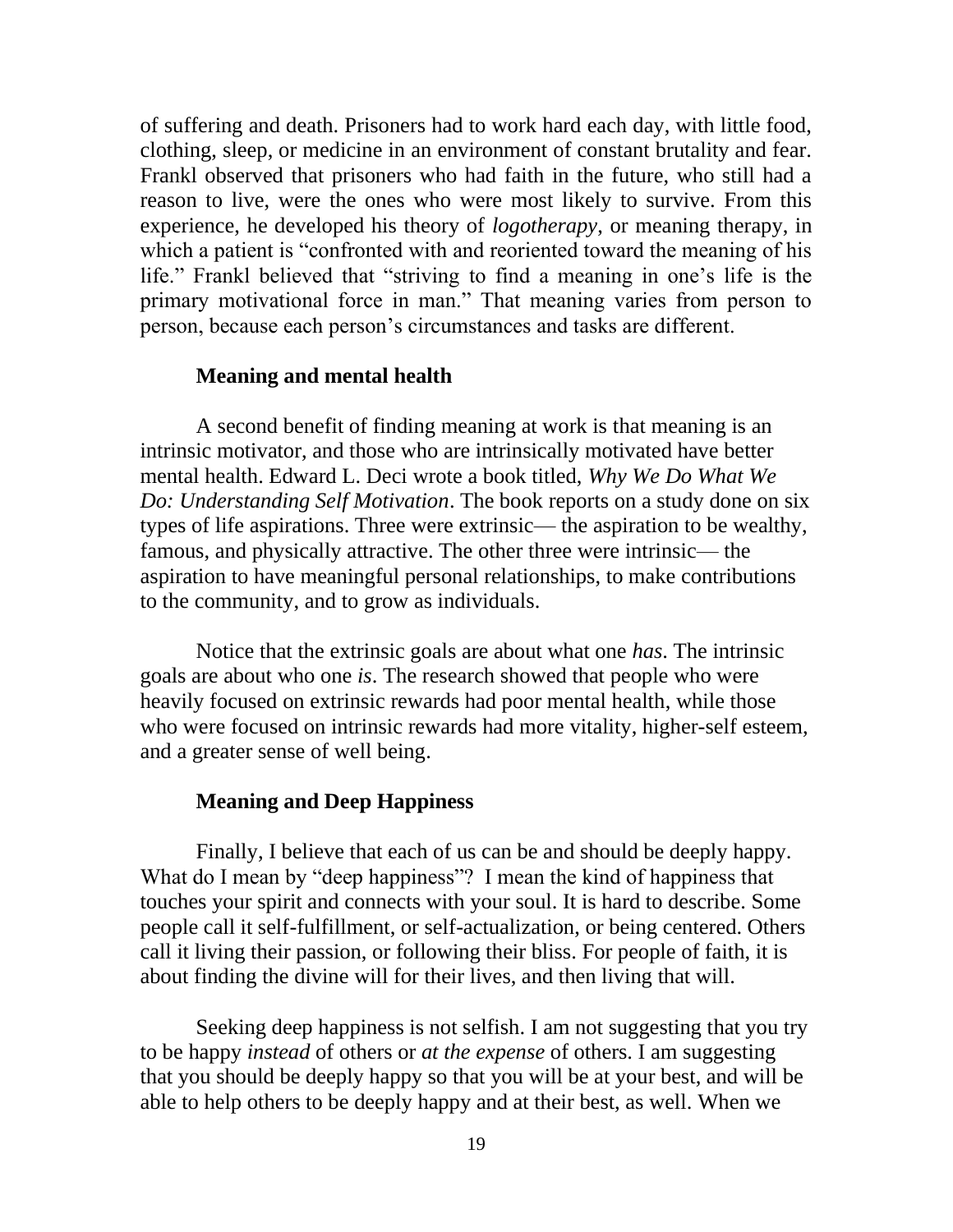experience deep happiness—we are ready to really help others. We become more loving, more giving, more patient, more enthusiastic. We become a gift to others. So we should be deeply happy for their sake as well as ours.

There is no question that meaning and purpose are keys to being deeply happy. There is lots of research, and we learn this through our own experience. So—if you want to be deeply happy, the most fundamental question is not: Am I a success or a failure? The most fundamental question is not: Is my life hard or easy? The most fundamental question is not: Do people appreciate me? The most fundamental question is: Is my life meaningful? *Is my life meaningful*? If you can answer yes to that question, you can be deeply happy.

The symbols of success are not necessarily bad. They're just *not enough*. It is not enough to get ahead. We also need to get meaning.

## **My Hobby**

If meaning is so important, where do we find it? Over the past seven years, I have been surveying people in the United States, and asking them about the sources of personal meaning in their lives. I've collected about 3,000 survey forms.

I don't have any random samples, so I can't extrapolate to a larger population. But I'm really interested in what I've learned from these 3,000 people. I've done about 30 groups, and all but one of the groups rated the same source of meaning highest. That source was "family." And the one group that didn't put "family" highest put "giving and receiving love" the highest, and family was right behind.

You know what always comes out high? On a scale of 1 to 10, where 1 is low and 10 is high, the high 8's and 9's are always "my family," "giving and receiving love," "intimate relationships," "doing my personal best," "living my values," and "a sense of accomplishment." Those are wonderful sources of personal meaning.

I think it's also interesting to see what gets a low rating. Power, wealth, fame, and winning—they're always down low, a 3, 4, 5, or 6. People are not against these symbols of success, they just know that they don't provide a lot of meaning.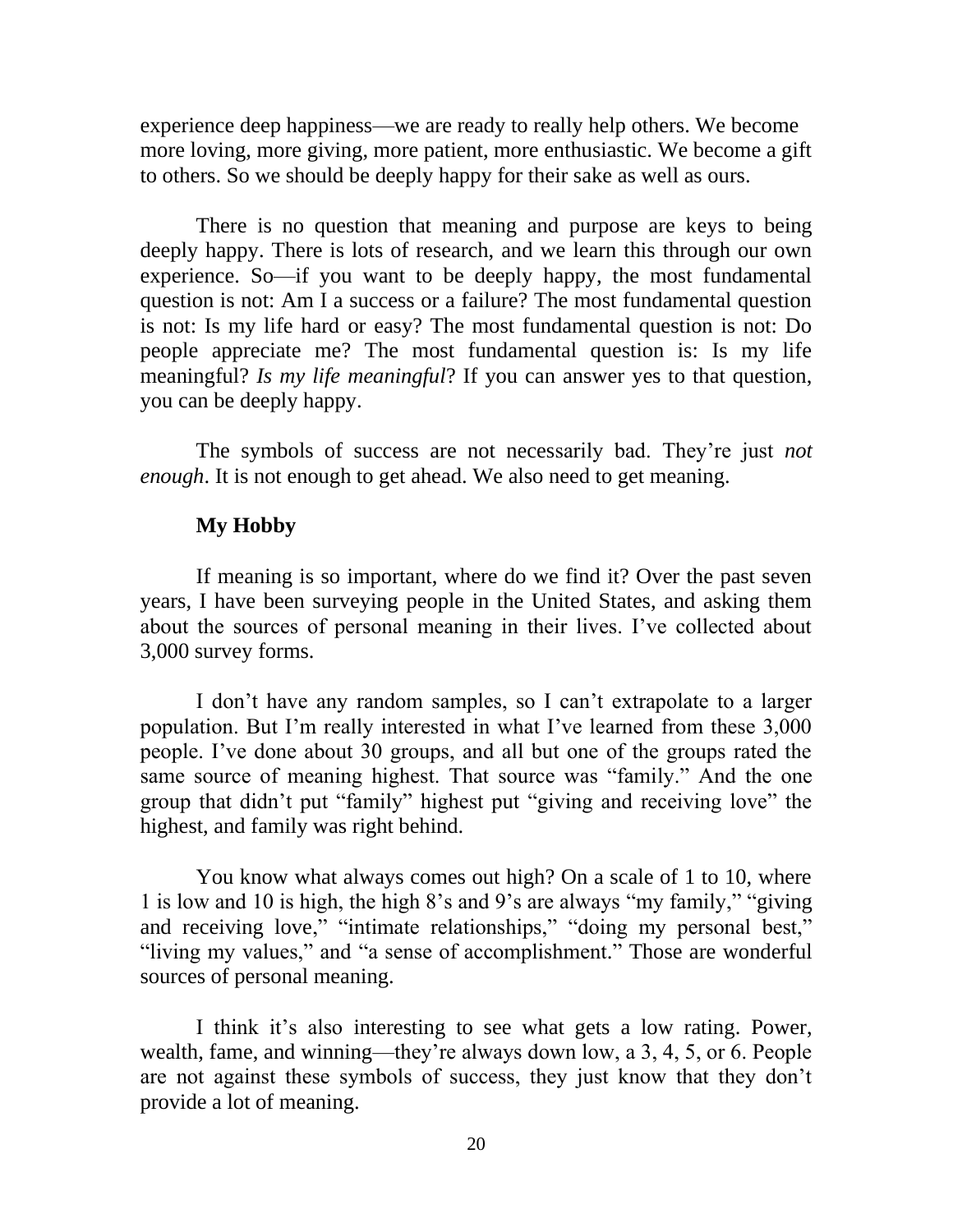### **Four Universal Sources of Meaning**

If I had to boil it down to just four things, I'd pick these. These are four principles or ideas that I think can be found in most of the world's great religions and the teachings of many spiritual leaders, and are things that we learn as we grow and experience life. You won't be surprised. Here they are: One, love people. Two, help people. Three, live ethically. Four, don't be too attached to material things. Love people, help people, live ethically, and don't be too attached to material things.

I think there is probably a causal relationship here, because I think that when you love people, you want to help them. And if you are loving people and helping people, you want to treat them right—you want to be ethical in the way you behave. And if you are focused on people, you're probably not too worried about material things.

### **Two core sources of meaning**

There is another way to narrow it down, to only two core sources of meaning: (1) focus on others, and (2) become part of something larger than yourself. Focusing on others includes loving people, and helping people, and treating them right. Becoming part of something larger than yourself is about joining with others in a team, an organization, a movement, a cause that makes a bigger difference than you can make as an individual.

#### **One simple source of meaning**

Finally, if you are ever feeling down, or discouraged, or empty, and you know you are disconnected from your sources of meaning, there is a simple solution: *Go help somebody*. Just go help somebody. That will get you focused on someone else, and help you to make a meaningful difference in the world.

The important point here is that servant leaders love people, and help people, and these are tremendous sources of meaning. I like to say that servant-leaders get material results for their organizations and spiritual returns for themselves. The spiritual returns are in the meaning and satisfaction that come from making a difference in the lives of colleagues and customers. That is a special advantage that servant leaders have over